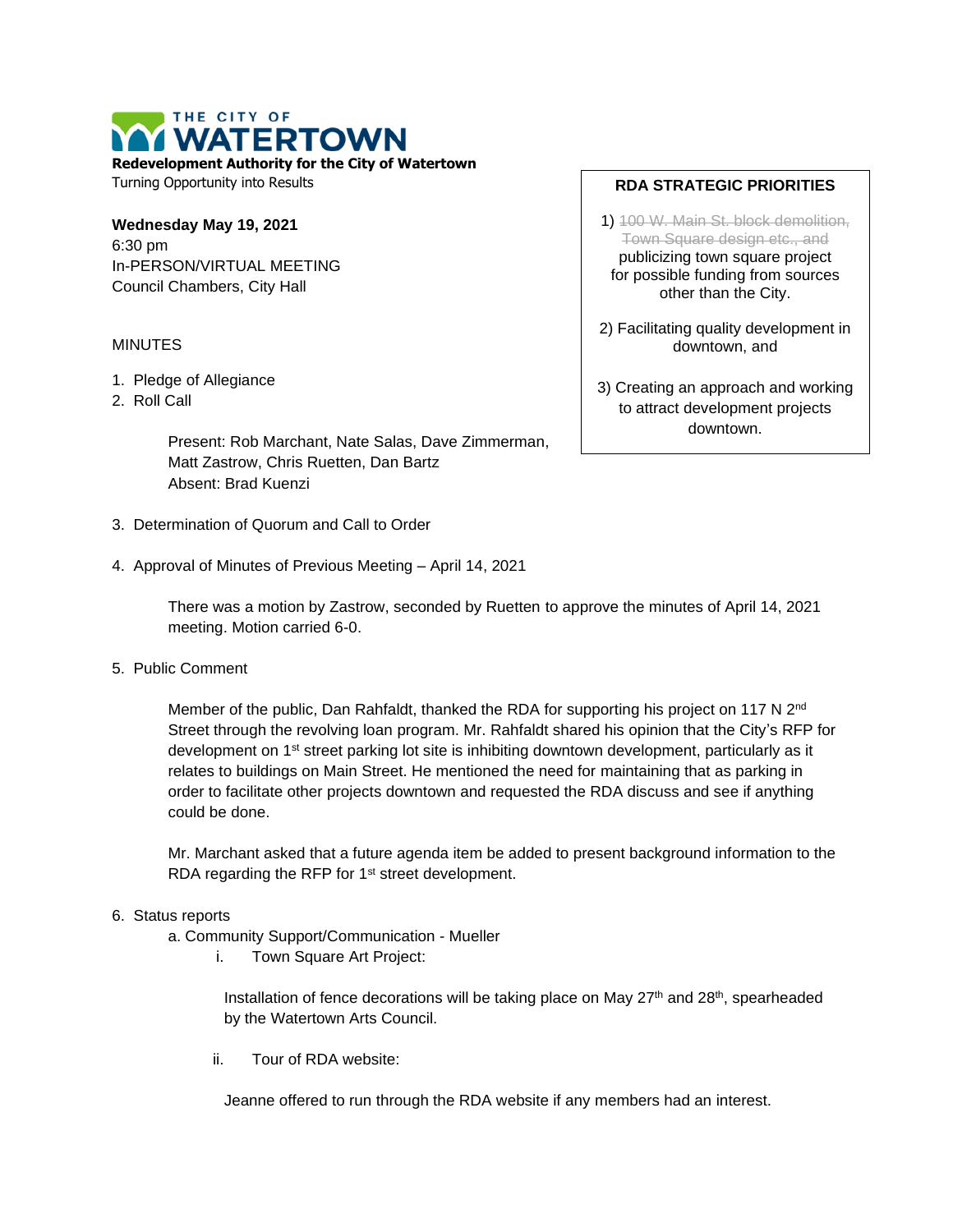iii. Discussion on RDA booth at Watertown Chamber 100<sup>th</sup> Anniversary:

Jeanne was in contact with the Watertown Chamber of Commerce to see if the RDA could occupy a booth at the festival. Mr. Allon mentioned that there was concern regarding opening the RDA up to negative comments at the event. Mr. Salas expressed that having a presence at the celebration would provide the RDA an opportunity to clear up any misinformation and communicate the good work the RDA is performing. There was broad agreement among the other members. Mr. Allon will reach out to the Chamber to secure a booth.

b. Common Council update – Ruetten

District 5 has a new alder: Will Licht. There are only four active cases of Covid-19 right now. There is more vaccine than demand. 30% of the City is fully vaccinated. The City is negotiating with an appraisal company to perform appraisals next year.

c. Fundraising – Zimmerman

The Watertown Community Health Foundation is contributing \$300,000 toward Town Square construction, with \$50,000 desired to be allocated toward interactive learning features. Mr. Zimmerman met with an individual who had originally expressed interest in donating \$50,000 to the Town Square construction. The individual is now considering a donation of up to \$500,000 pending personal financial situation. The fundraising team is focusing on obtaining large private donations prior to undertaking a public crowdfundraising campaign. The public campaign would take place closer to August. The fundraising team went through a list of donors and assigned outreach to members of the team.

d. Executive Director update – Allon

Town Square

Coordination between SmithGroup and TWall has been ongoing and has led to redesigns on the way the two sites interface. An additional survey was required along the banks of the town square in order to provide more accurate data for hydronic modeling. Trees and fence on site had to be removed and the bank had to be restabilized. The additional survey cost was \$3,000 while the additional bank stabilization costs were \$1200 for riprap and \$800 for other materials. The City performed labor free of charge. SmithGroup submitted application for Stewardship, Conservation and Rec. Trails grant in the amount of \$1.3 million. An audit was required for SAG grant award due to the disbursement being over \$100,000. The additional cost estimate for this was between \$3250 and \$4250.

Mr. Salas requested that Mr. Allon determine whether there were less expensive options for the audit than using Baker Tilly. Mr. Allon said he would also check with the City Clerk to see if there were any requisites for the type of auditors the municipality could use.

The Town Square qualifies for an environmental exemption because the properties acquired were deemed blighted. DNR representatives said that it was not required to have this determination in writing, but if the RDA wanted it, it would cost \$700. Sigma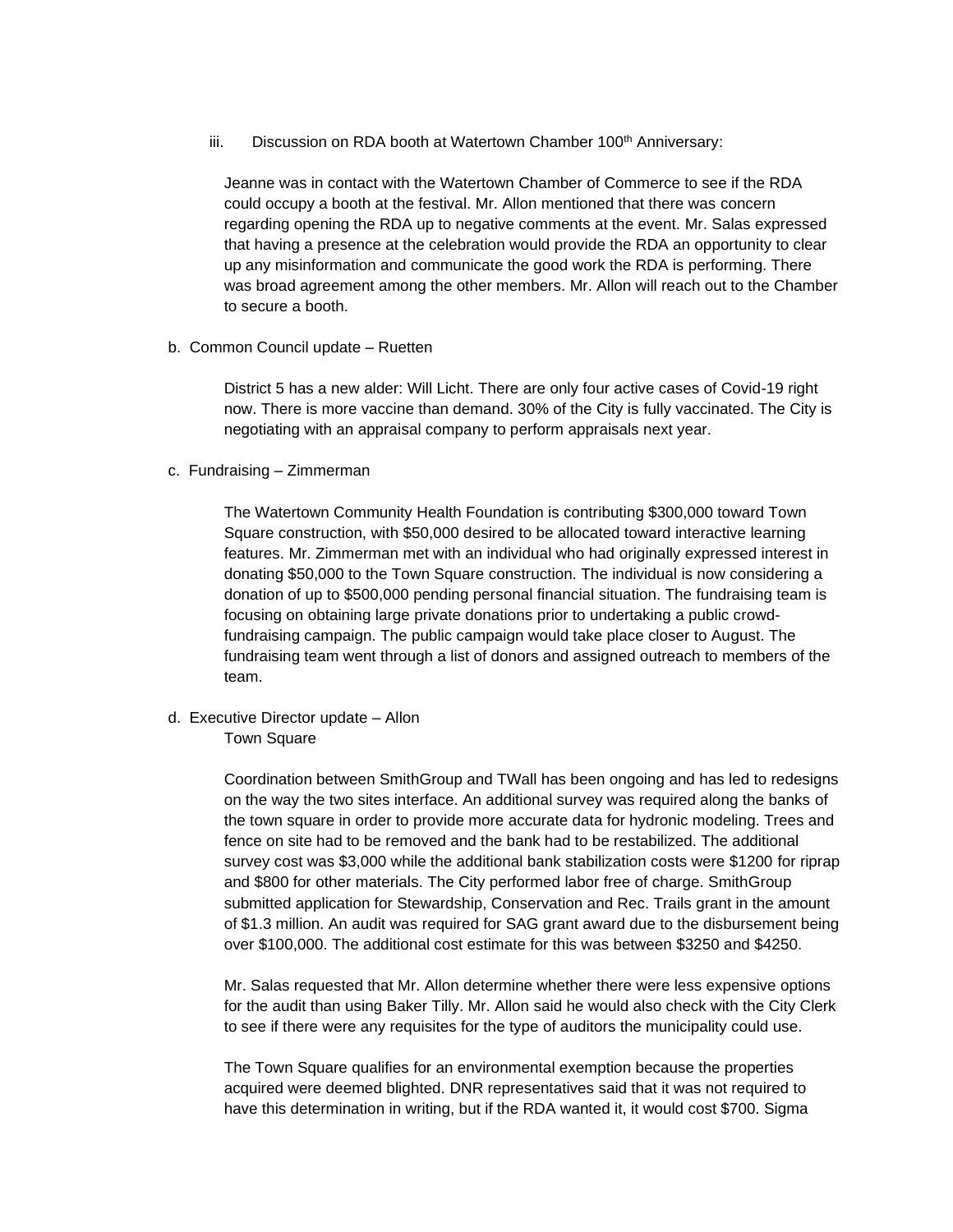group completed their site assessment for contaminants. Representatives from the DNR suggested it may be beneficial to perform further soil characterization to save costs in soil management and environmental capping during construction. Additional costs for phone and electrical line removal from ATT and We Energies came in at roughly \$62,000 and \$90,000 respectively. Mr. Allon discussed Town Square maintenance with the City Parks Department. They voiced concerns about trampled grass and areas of increased mud. They also voiced concern about the use of salt and how that would affect permeable pavers and the splash pad.

### **TWall**

TWall is requesting an 8-9 foot easement along the north side of their building. They are refining this request based on drawings and CAD files provided by SmithGroup. TWall is projecting a break-ground date of March 2022 with a construction period of 12-13 months. The existing MOU will expire June 1. Mr. Allon requested approval to extend the MOU.

Mr. Salas made a motion to authorize Mr. Allon to finalize an MOU extension with TWall not to exceed 75 days past June 1. Mr. Marchant seconded. The motion passed 6-0.

Revolving Loan Fund

Monthly statements to borrowers are now being sent out.

Misti Hawn is requesting funds through the revolving loan program to remove siding, repair brick as needed, paint and reinstall windows for her property on 415 E Main. Ms. Hawn submitted an application and estimates the repairs to be between \$25,000 and \$32,000 based on last year's estimates.

- f. Presentation SmithGroup: Project Update, Phase 2 engineering, Main Sign Design.
	- i. **Discussion and potential decision:** Authorization of SmithGroup for Phase Two engineering.

Mr. Zastrow motioned to authorize SmithGroup for Phase Two engineering, seconded by Mr. Ruetten. Motion passed 6-0.

ii. **Discussion and potential decision:** Finalization of Main Sign Design.

Mr. Salas motioned to approve adopting option B from SmithGroup presentation with the addition of black lettering and incorporation of Watertown Brick. Roll call vote ensued. Salas – Aye; Zastrow – Aye; Zimmerman – Aye; Bartz – Aye; Ruetten – Nay; Marchant – Nay. Motion passed 4-2.

## 7. **Review/Approve:** April financial reports.

Zastrow motioned to approve the April financial reports, seconded by Zimmerman. Motion passed 6-0.